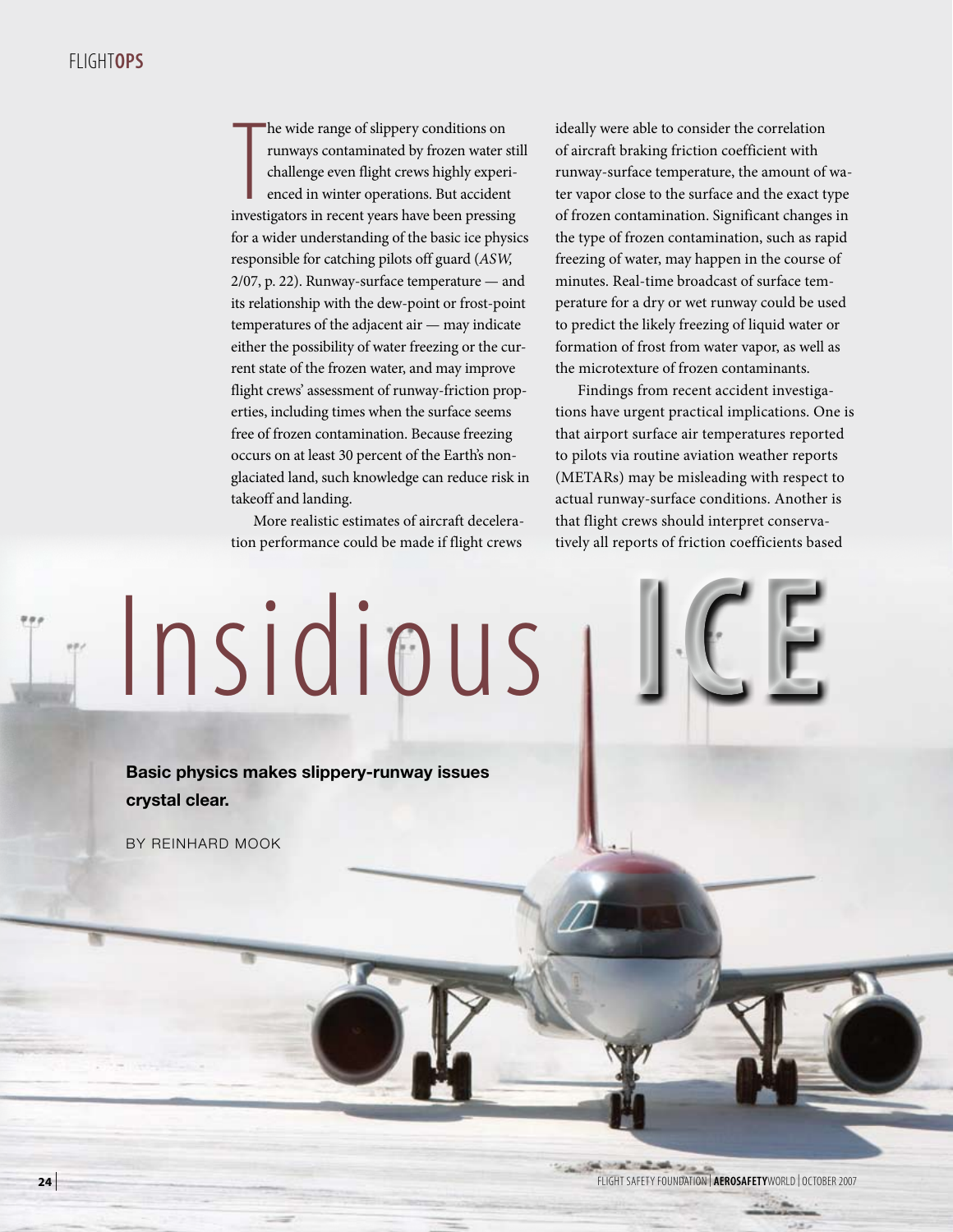on data collected by the friction-measurement devices carried or pulled by airport vehicles — and consider these reports as qualitative information, not as quantitatively precise measurements.

These cautions are supported by my recent micrometeorological field work as an independent researcher at Norway's Svalbard Airport Longyear and analyses of slippery runway incidents for the Accident Investigation Board Norway (AIBN), SAS Scandinavian Airlines and the former Norwegian airline Braathens SAFE. In my research, the label "frozen contamination" on runways may mean compacted snow, "black ice" — transparent/invisible ice — or ice generated from sintered<sup>1</sup> snow, frozen slush, hoar frost and/ or glaze from freezing rain, and may appear in various changing stages or as consecutive layers. Water freezing at 0 degrees C (32 degrees F) is assumed in this article.<sup>2</sup>

At the International Society of Air Safety Investigators seminar in August 2007, Knut Lande of the AIBN reviewed unresolved issues concerning winter operations and friction measurements. The AIBN says that aircraft operators should not rely solely on runway friction coefficient reports generated by airports if frozen contamination is present or wet/damp conditions exist and the "spread" between dew point and METAR air temperature is 3 kelvins (K; 3 degrees C, 5.4 degrees F) or less. Scientists use the kelvin, formerly called degree Kelvin, as the unit of thermodynamic temperature. Based on an international agreement in 1873 about synoptic observations by weather stations — later including METARs — air temperatures are measured at 2.0 m (6.6 ft) above ground level to represent the general climate and to reduce the influence of the local microclimate.3 To assess frozen contamination, however, accurate runway-surface temperature information is crucial.4

Air temperature at an airport can vary significantly from runway-surface temperature, especially when there are few clouds and the wind is light. In this situation, radiation becomes the dominant factor governing the local thermal state.

## **Phenomenal Friction**

Friction, though not yet understood completely, is believed to be caused by electric force acting between molecules of two surfaces, and affects the interaction of materials on a molecular scale. "Kinetic friction" means the total friction of a "slider," essentially an object moving while in contact with another. For example, friction between an aircraft tire as the slider and a frozen contaminant depends on shear forces transferred by the actual contact area of their microscopic surface elevations, or high spots which scientists call asperities — so deceleration depends on the microtexture of the frozen contamination. The slipperiness of frozen contamination on the runway also can be differentiated by how ice asperities' microscopic "peaks" and "valleys" vary within the microclimates of frozen contaminants because of adhesion and Kelvin effect, in which maximum evaporation occurs from these peaks, also called tips.

The special case of friction involving frozen contamination seems to deviate from classical laws of physics because it also depends on load and sliding velocity. Because the heat conduction within rubber is poor, most of the heat generated by friction — for example, while the aircraft tire contacts the runway surface — is conducted into the asperities of the frozen contaminant, such as ice. Rather high flash temperatures — maximum temperatures attributable to friction — occur in the contact area, which changes during the landing roll because the asperities of the ice are subject to mechanical deformation and melting as a result of the tire sliding.<sup>5</sup> This friction also is controlled by the volume of liquid water present due to processes such as precipitation and melting, and frictional heat. The size and dispersion of the asperities — each ranging in height from about a micrometer to a millimeter — and the adhesive characteristics of the frozen contamination also play a key role.

The mechanical tendencies of frozen contaminants — for example, that ice easily will creep<sup>6</sup> under load — are governed by the magnitude of the homologous temperature of each specific contaminant. Homologous temperature

Current and accurate runwaysurface temperature measurements are proving to be crucial to assessing frozen contamination.

© Dany Farina/iStockphoto

© Dany Farina/iStockphoto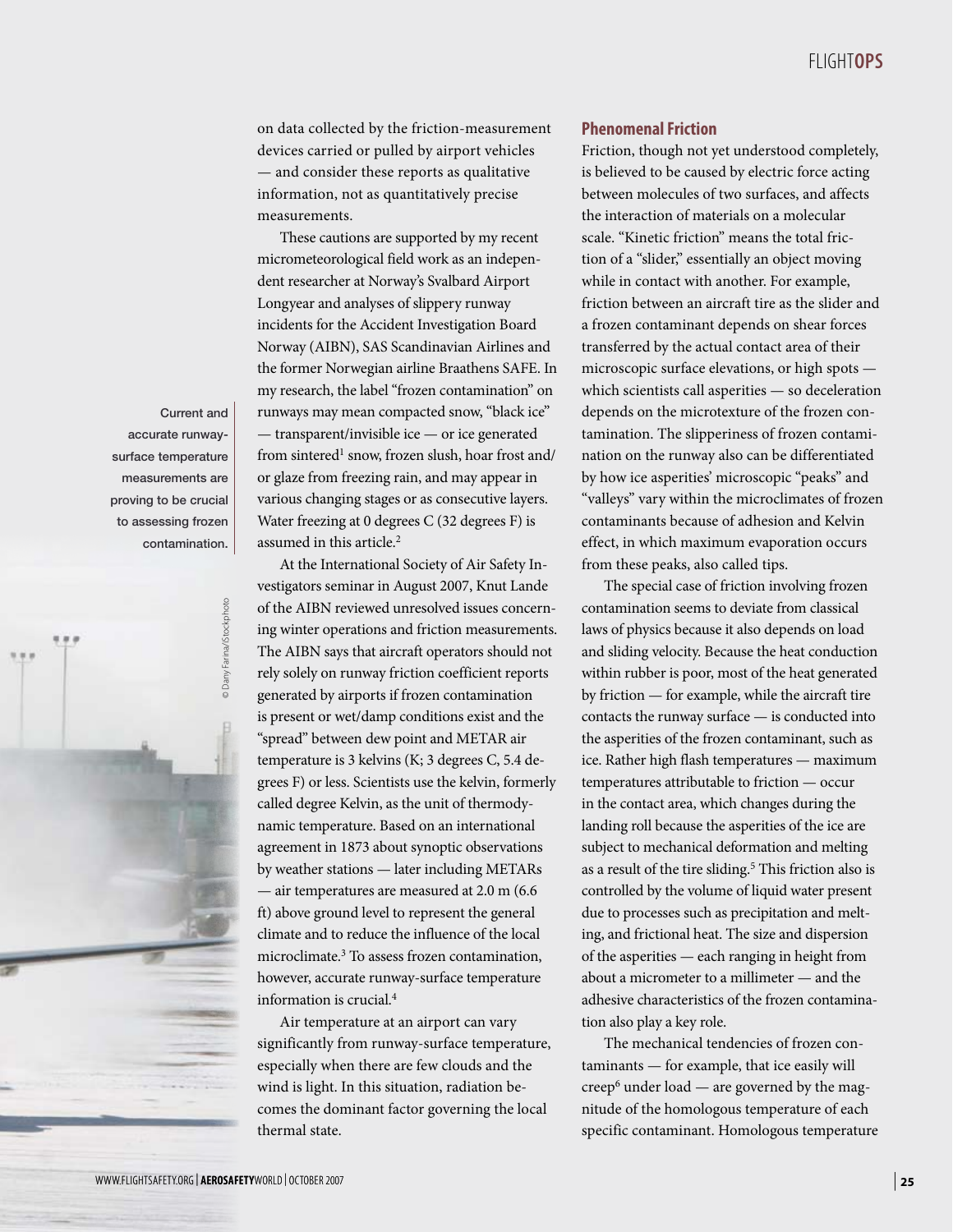# Flight**OPS**



is the ratio of its absolute temperature to its melting-point temperature, expressed by scientists using kelvins. Expressed in METAR temperatures, ice at minus 30 degrees C (minus 22 degrees F) has a relatively warm homologous temperature of 0.89, its 243 K absolute temperature divided by its 273 K melting-point temperature. By comparison, the homologous temperature of titanium at minus 30 degrees C is 0.13.

One counterintuitive factor is that if the frozen contamination is near its melting-point temperature, the aircraft braking coefficient of friction decreases — that is, braking action becomes worse — with increasing load. Thus, the tires of a heavy aircraft may generate less friction than those of a much lighter aircraft.

Pilots also should be aware that the aircraft braking coefficient of friction decreases significantly in relation to increasing amounts of liquid water on top, inside and at the base layer of the frozen contaminant on the runway due to melting, which submerges the ice asperities and — by water lubrication — reduces their ability to transmit shear stress. As the volume of liquid water increases,

this coefficient of friction depends increasingly on sliding velocity and load. Specifically, the water volume from frictional melting increases as a function of the square root of the sliding velocity.

There are exceptions. For example, at a low temperature, a low aircraft braking coefficient of friction may occur if frozen contamination on the runway surface has been "polished" by the vertical skipping and horizontal movements of drifting particles of ice or when the tire lifts because of an air-snow mixture in an intermediate layer.

Wet snow on ice may create a complex, but weak, pattern of transmitting shear stress during braking. The reason is that snowflakes contain liquid water — and near the sea, they may contain dissolved salt — promoting slippery conditions. At 0 degrees C, at least 10 percent of the weight of snow is liquid water, maybe more depending on local topography and the resultant vertical air movement in clouds. By definition, at least 30 percent of the weight of slush is liquid water. So the squeezing of such frozen contaminants under aircraft tires contributes significantly to water lubrication and slipperiness. Adding complexity are the dynamic crystalline

and mechanical characteristics of frozen contamination, which change due to factors such as runway maintenance and metamorphism — transformations occurring between forms of frozen water, such as snow to granular ice, caused by a change of external pressure such as from tires — temperature, vapor pressure and ice-particle geometry.

## **Contact-Free Observations**

The temperature of most materials can be measured by direct physical contact between the material and a heatconducting probe, which senses temperature increases/decreases as changes of liquid volume or deformation of metal or the changes in voltage output from a thermocouple or electrical resistance thermometer. The surface temperature of a runway profile — a line designated for measurements where wheel braking typically occurs — cannot be measured conventionally. Instead, other methods have been developed. For example, the density of infrared radiation emitted from the runway surface depends on its temperature. So the temperature of a large area may be derived indirectly by moving an infrared radiation sensor above the runway profile.

To be reliable and valuable at the microtexture level, however, measuring temperature by sensing infrared radiation — whether at one spot over the runway or all along the runway profile — requires excluding the infrared radiation from extraneous sources. Surface temperatures of a runway profile can be recorded without erroneous readings by eliminating sources such as radiation from the measuring instrument, floodlights, warm exhaust from vehicles or blowing snow between the sensor and the surface.

The method currently used for taking runway-surface temperature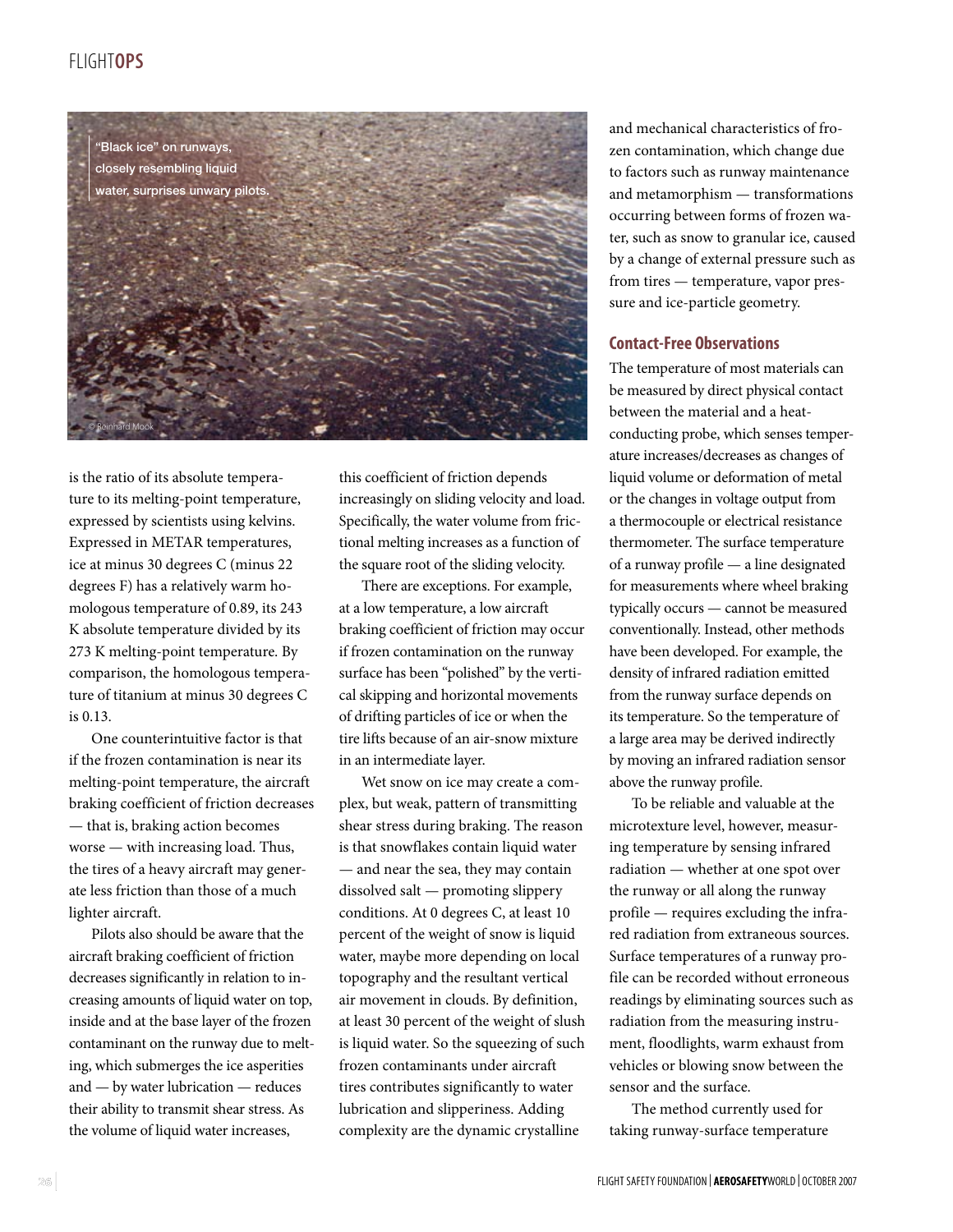readings is to install electrical resistance thermometers into the concrete or asphalt. Besides confining each reading to a fixed site only — not taking into account the thermal and micrometeorological differences along the runway pavement — this method has other inherent problems. Readings are dependent on heat flow through the runway pavement and, in some cases, through the layers of frozen contamination. Therefore, the indicated temperatures on these thermometers are damped, lagging behind actual conditions. Several minutes elapse on average before they reliably indicate a surfacetemperature change.

## **Ground/Air Freezing**

Because the ground is the major transformer of heat, from absorbed radiation to heat and from heat to emitted radiation, the microclimate with the most extreme temperature fluctuations actually is found at, or close to, the microtexture of the runway surface. Within this boundary layer of air, just fractions of a millimeter in thickness, vertical temperature gradients equivalent to several thousand kelvins per meter are common.

Many aspects of heat flow that influence changes in runway-surface temperature have to be considered. These include absorbed and emitted solar/ terrestrial radiation, sensible heat flow — what people describe as temperature changes — in the air due to convection and shear stress turbulence, latent heat within or released by water vapor, heat absorbed by melting or released by freezing, heat conducted inside the pavement and heat content in the layers of frozen contamination. Other factors also may be significant, such as the heat content in freezing rain and the lateral heat transfer by air.

Scientists for decades have been able to calculate the amount of dew or hoar frost that will be deposited at the Earth's surface from the net radiation, the flow of heat and air temperature, without directly measuring the surface temperature.7 To routinely monitor all the variables would be too complex and impractical for routine airport operations, but the underlying principles are valuable.

In particular, when the radiation balance between the ground and the atmosphere is negative — as on clear winter nights — the runway pavement cools by radiation deficit with the rate affected by the cooling of the adjacent air and the heat conducted from deep inside the pavement to the cooling runway surface. The air transfers heat to the radiation-emitting surface, and if formed, dew and freezing dew or hoar frost contribute by releasing heat. The resulting temperature inversion in the air layer adjacent to the runway surface easily may produce a surface 10 K (10 degrees C, 18 degrees F) colder than the airport's METAR air temperature.

Dew strongly contributes to melting because the heat released by one unit of dew theoretically can melt 7.5 units of ice at 0 degrees C. But, at this air temperature, ice melts only if the water

vapor is saturated. In the early 1950s, one scientist calculated that for snow at 0 degrees C, the onset of melting does not occur at standard sea-level pressure until the air temperature exceeds 2.5 degrees C (36.5 degrees F) at a relative humidity of 60 percent or 4.2 degrees C (39.6 degrees F) at 40 percent because of the latent heat of evaporating water.8

Frozen dew or hoar frost reduce runway friction by water lubrication. If freezing is not a factor, dew forms when the dew-point temperature adjacent to the runway surface is warmer than the surface. When conditions conducive to freezing are involved, however, the frost-point temperature becomes most relevant. Because the saturation vapor pressure in relation to solid water — ice — is lower than in relation to liquid water, the saturation vapor pressure can be reached, causing frost formation despite a seemingly wide difference between the METAR air temperature and dew point, which is reported in METARs even at temperatures below freezing.9

## **Predicting Frost and Worse**

A practical guideline for flight crews is that the frost point will be 1 degree C (1.8 degrees F) warmer than the airport's reported dew point while the airport's